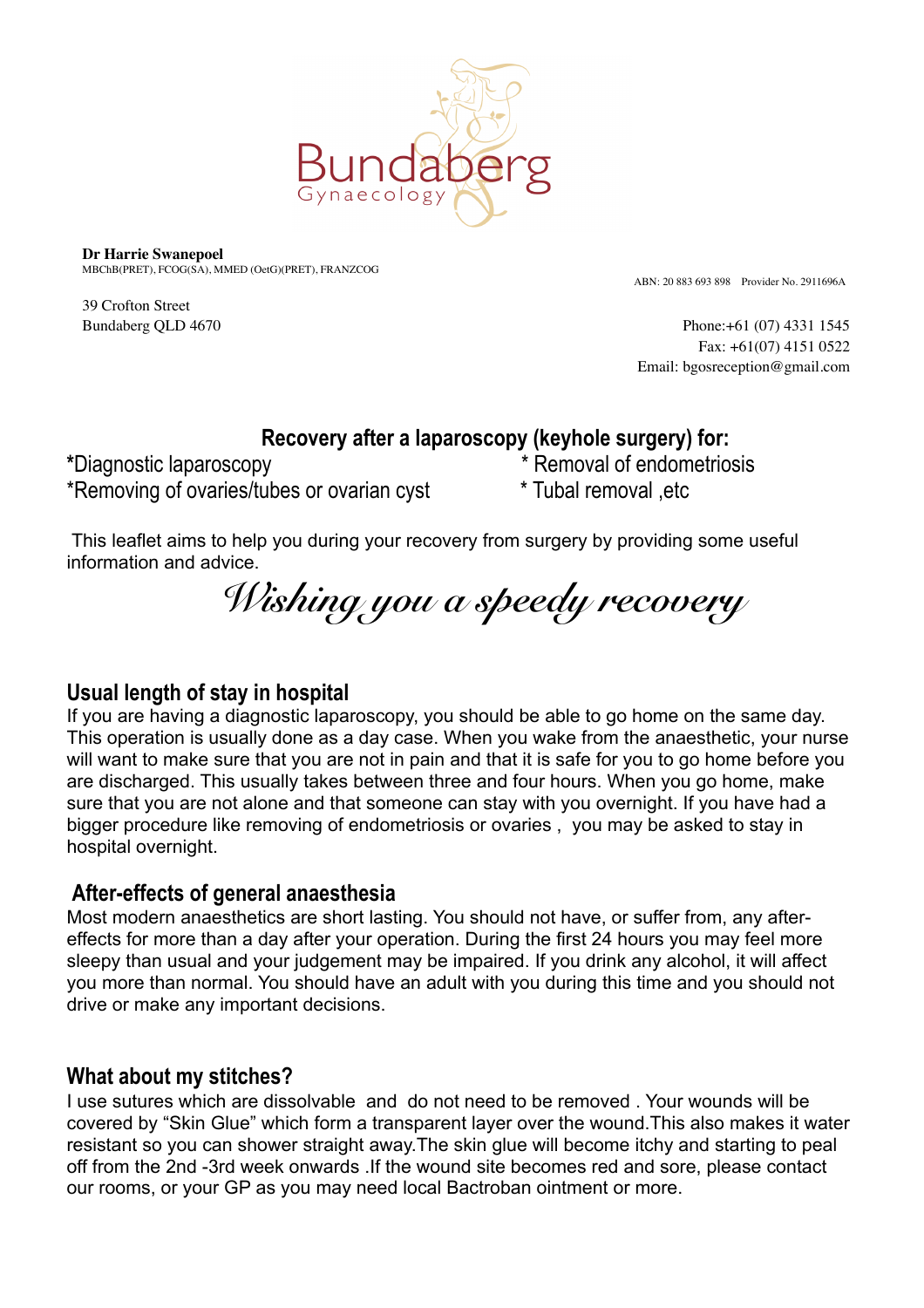#### **How do I look after my wounds?**

Clean water is good for the surgical wound and does not cause harm. However do not soak the wounds in water and shower instead of having a bath. Do not use any anti septics to clean the wounds. Do not swim before 3-4 weeks .Wear loose clothing.

#### **Will I have pain?**

You will feel some mild to moderate discomfort in your abdomen and occasional shoulder tip pain . You may take painkillers such as paracetamol and ibuprofen which you can purchase from any pharmacy, following the instructions on the packet. Please take the pain killers as prescribed in hospital. Please take them regularly for at least a few days week after discharge from hospital .Taking pain painkillers to reduce your pain will enable you to move around – all of which will speed up your recovery and help to prevent the formation of blood clots in your legs and lungs.

PS:Your pain should improve everyday.

Should you feel unwell or experience worsening severe tummy pain please inform me or your GP immediately.

### **Vaginal bleeding**

You may get a small amount of vaginal bleeding for 24 to 48 hours.

#### **Formation of blood clots**

There is a small risk of blood clots forming in the veins in your legs and pelvis (deep vein thrombosis) after any operation. These clots can travel to the lungs (pulmonary embolism) which could be serious. Contact your GP if you experience a painful red swollen calve , with or without shortness of breath. You can reduce the risk of clots by being as mobile as you can as early as you can ,doing basic leg exercises when you are resting. Wear your TEDS stockings until you return back to normal mobility.

#### **Having sex**

It is safe to have sex when you feel ready and comfortable.

#### **Driving:**

You should assess whether you can comfortably sit in the car, work the controls, wear a seatbelt, look over your shoulder, make an emergency stop, and be free from the effects of sedating medications when considering resuming driving after surgery.The period of recovery after surgery is variable.Insurance companies are generally guided by medical advice regarding driving. Women should enquire from their insurance companies whether there are any policy exclusions.

## **Flying:**

Air lines may require a certificate clearing you for flying. Please contact Sandra (07)43311545 for a certificate.

#### **How much can I do around the house?**

When you first get home you may feel tired and the simplest task may exhaust you. It is important to be as active as possible, but to get adequate rest if tired.The sutures used for your operation will hold all structures together regardless of lifting, straining or exercise.